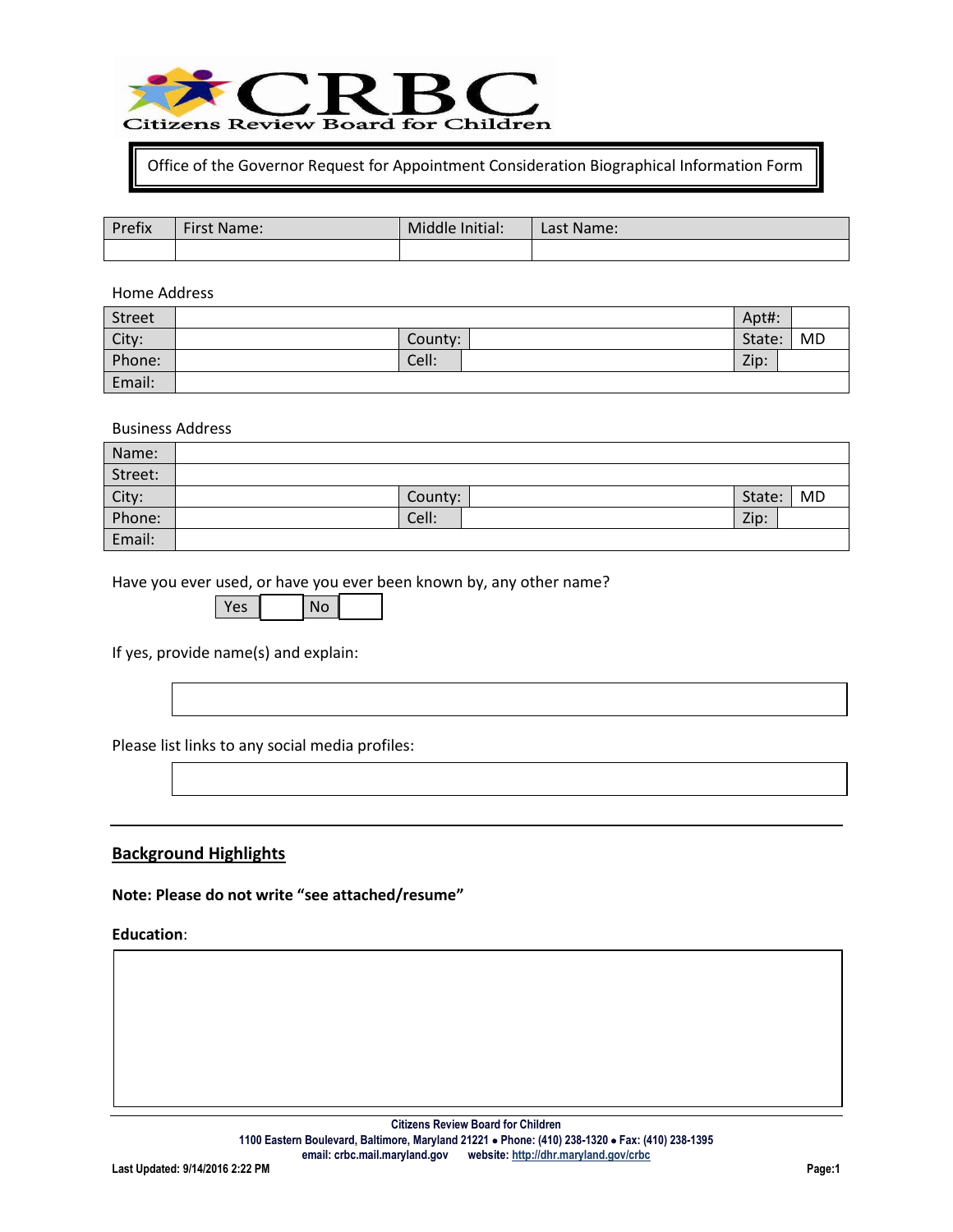

**Employment Experience**:

#### **Professional Licenses**:

Professional Licenses:

Professional Licenses:

Previous Appointments:

### **Previous Appointments**:

Professional Licenses:

Previous Appointments:

Previous Appointments:

**Honors**: Please list all scholarships, fellowships, honorary degrees, honorary society memberships, and other special recognitions for outstanding service or achievements: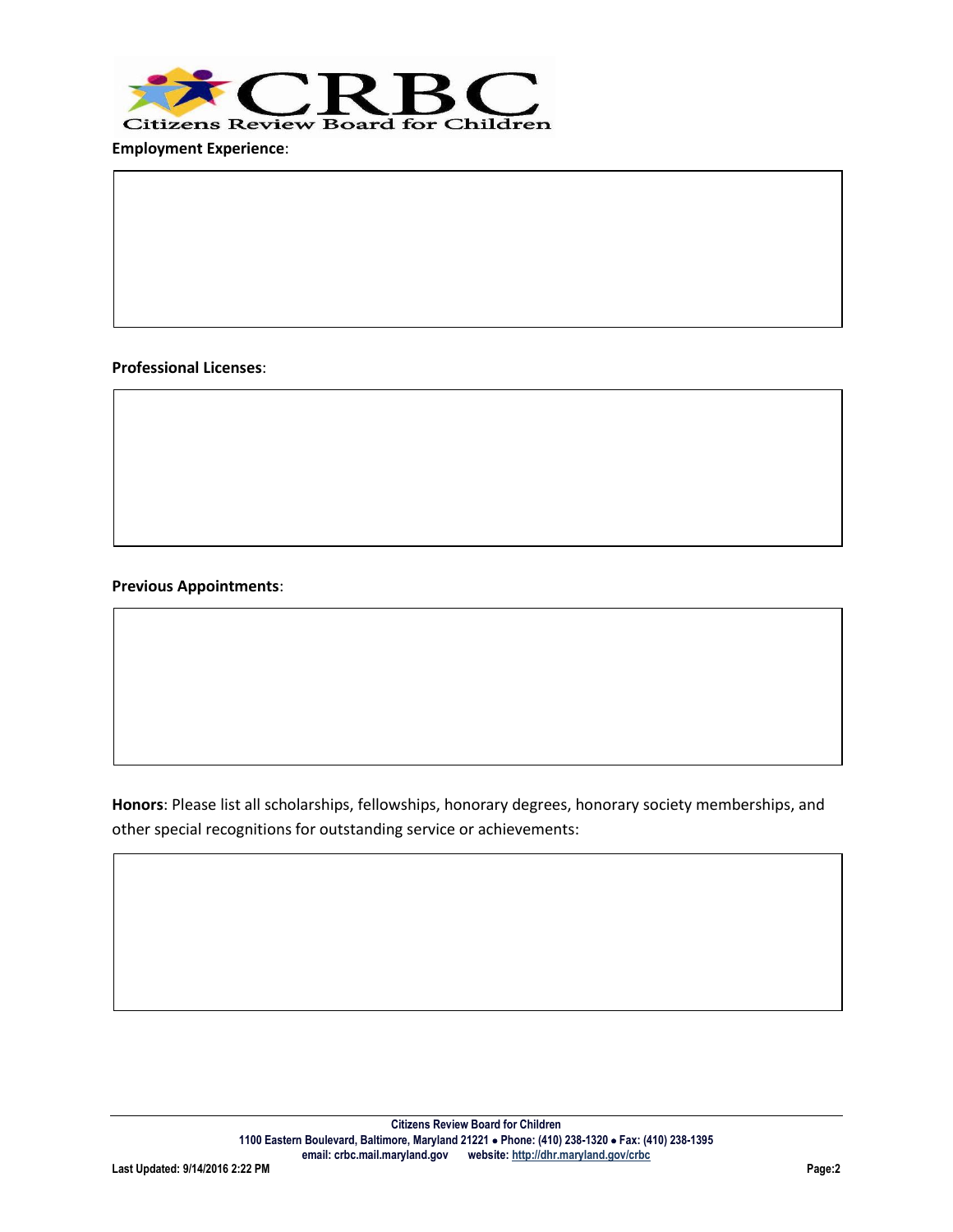

**References**: Please list the name, telephone number and e-mail address of three (3) persons who are willing to serve as references:

| Reference Name | Phone | Email |
|----------------|-------|-------|
|                |       |       |
|                |       |       |
|                |       |       |

**Military Service – (skip if not applicable)** List rank, date and type of discharge from active service:

| Rank | Date of Discharge | <b>Type of Discharge</b> |
|------|-------------------|--------------------------|
|      |                   |                          |

**Discharge**: Were you discharged from military service under anything less than honorable conditions?

| Voc | Nc |  |
|-----|----|--|
|     |    |  |

If yes, please explain:

Are you a member of the Reserves or the National Guard?

 $Yes | No |$ 

If yes, date obligations ends:

| МM | υD |  |
|----|----|--|
|    |    |  |

# **Vetting (all questions required to be answered)**

**\*Business/Lobbying**: Describe any business relationship, dealing or financial transaction which you have had during the last five years, whether for yourself, on behalf of a client, or acting as an agent which you believe may constitute an appearance of impropriety or could result in a potential conflict of interest in the position to which you want to be appointed. **If none, please state.**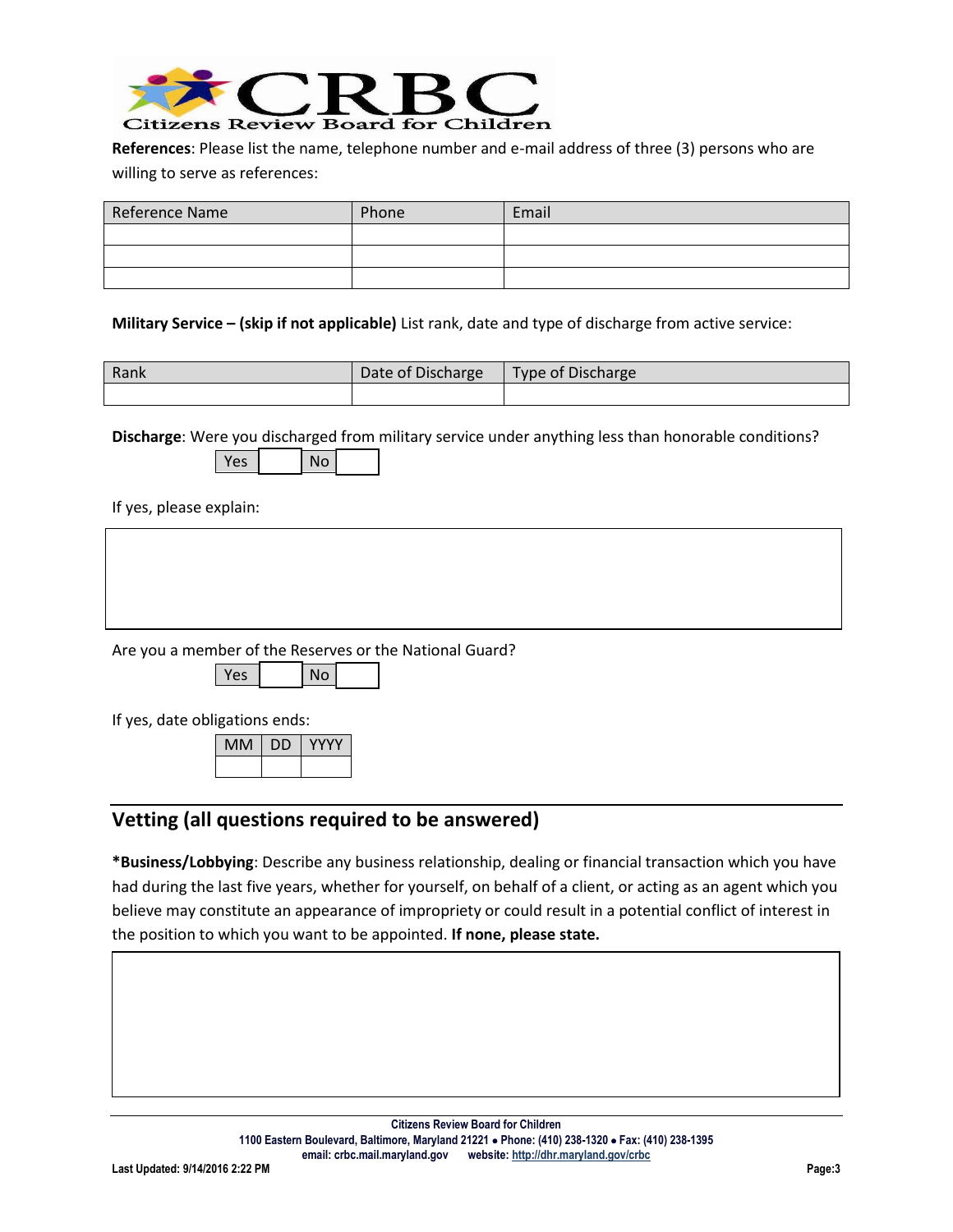

**\***Are you or have you at any time, been a registered lobbyist?

| v.<br>$\sim$ | No |  |
|--------------|----|--|
|              |    |  |

If yes, please provide the name of the organization(s) for which you lobbied:

**\*Citations:** Have you ever been cited for a breach of ethics for unprofessional conduct, or been named in a compliant to any court, administrative agency, regulatory body, professional association, disciplinary committee, or other professional group?

 $Yes \mid No \mid$ 

If yes, please provide a detailed explanation:

**\*Convictions:** Have you ever been convicted of or entered a plea of guilty or nolo contendere or forfeited collateral for any criminal violation other than a minor traffic offense? (Minor traffic offenses do not include the State offenses of operating under the influence of liquor, operating while impaired, reckless driving or the equivalent offenses in other states).

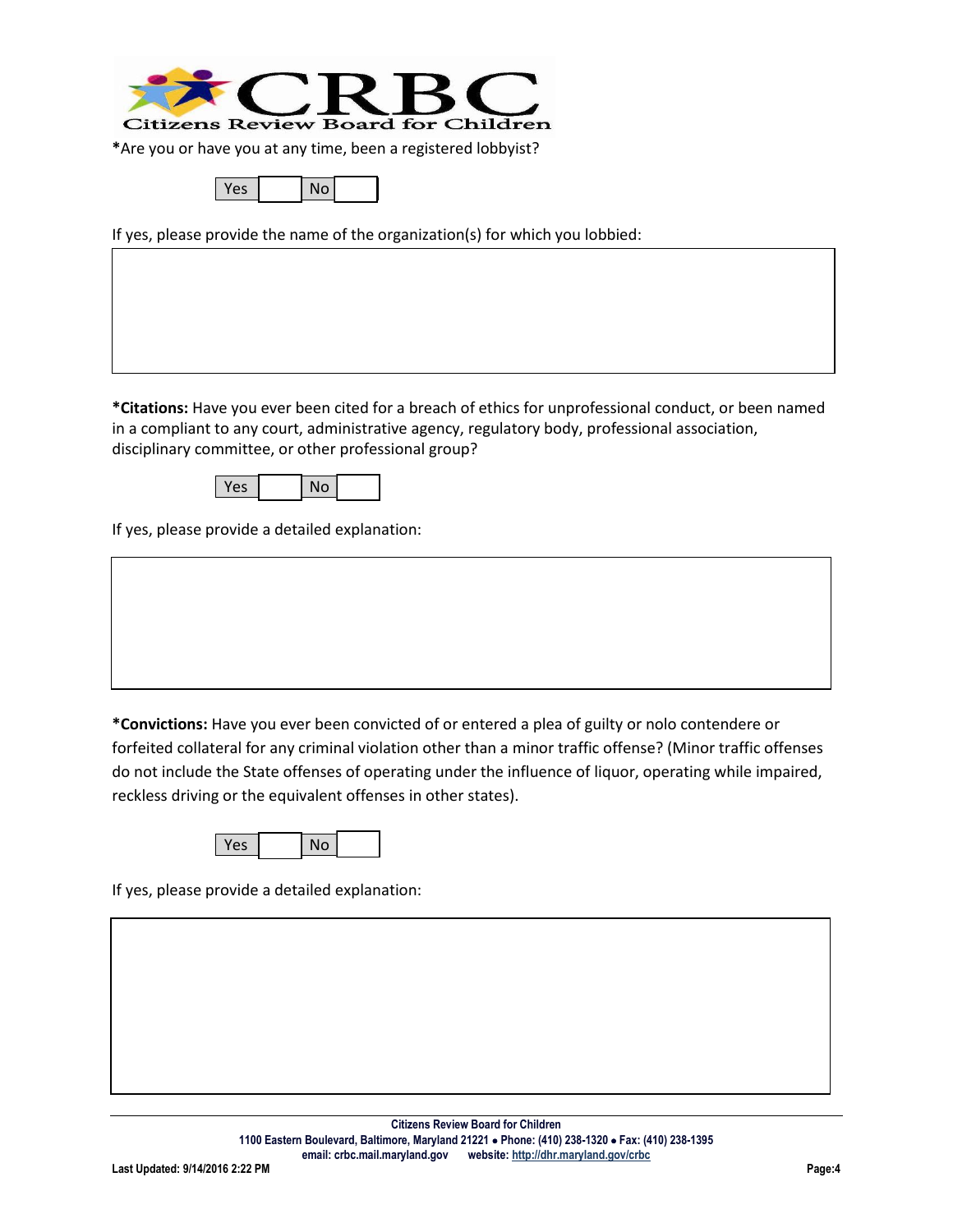

**\*Current Charges:** Are you now under charges for any violation of law?

| $V_{\Omega}$ | No. |  |
|--------------|-----|--|
|              |     |  |

If yes, please provide a detailed explanation:

**\*Opposition/Associations:** Do you have any expectations of any group or individual voicing concern about your possible appointment?



If yes, please provide a detailed explanation:

**\*Delinquencies:** Are you delinquent on any federal, state, or local debt? (Include delinquencies for income, property, or other taxes, governmental loans, overpayment of benefits, required payments into or under governmental programs, and other debts or required payments to the government plus any defaults on or under loans which are or/where guaranteed, insured, or subsidized by any unit government.)

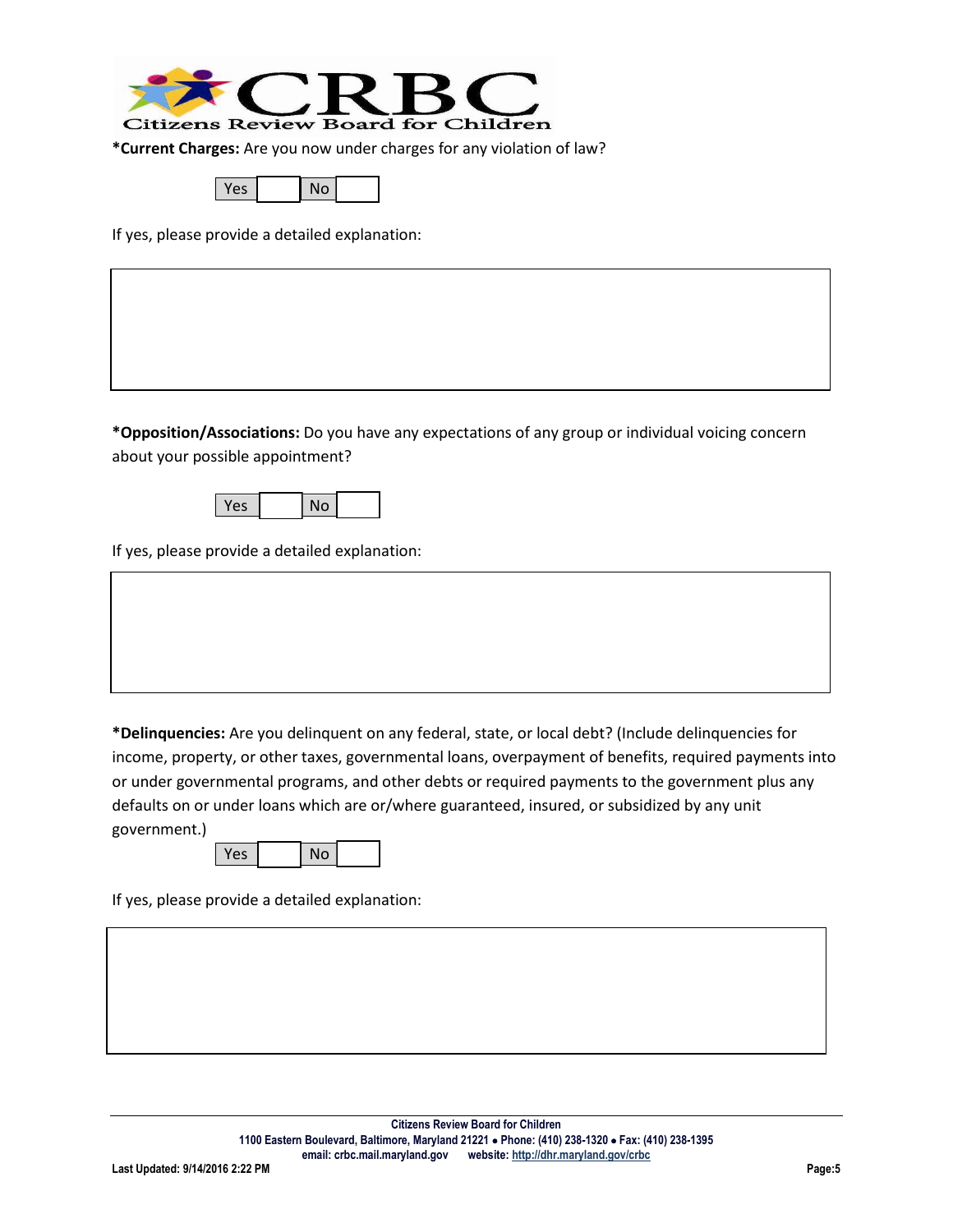

**\*Issues:** In the last five years, have you been publicly identified, in person or by organizational membership, with a particularly controversial national, state or local issue?



If yes, please provide a detailed explanation:

**\*Submission of Views:** In the last five years, have you submitted oral or written views to any governmental authority, whether executive or legislative, or to the news media on any particularly controversial issue other than in an official governmental capacity?

| Υρς | No |  |
|-----|----|--|
|     |    |  |

If yes, please provide a detailed explanation:

**\*Agency Proceedings/Civil Litigation:** In the last five years, have you been, or are you presently a party of interest in any administrative agency proceeding or civil litigation, including any action regarding a professional license?

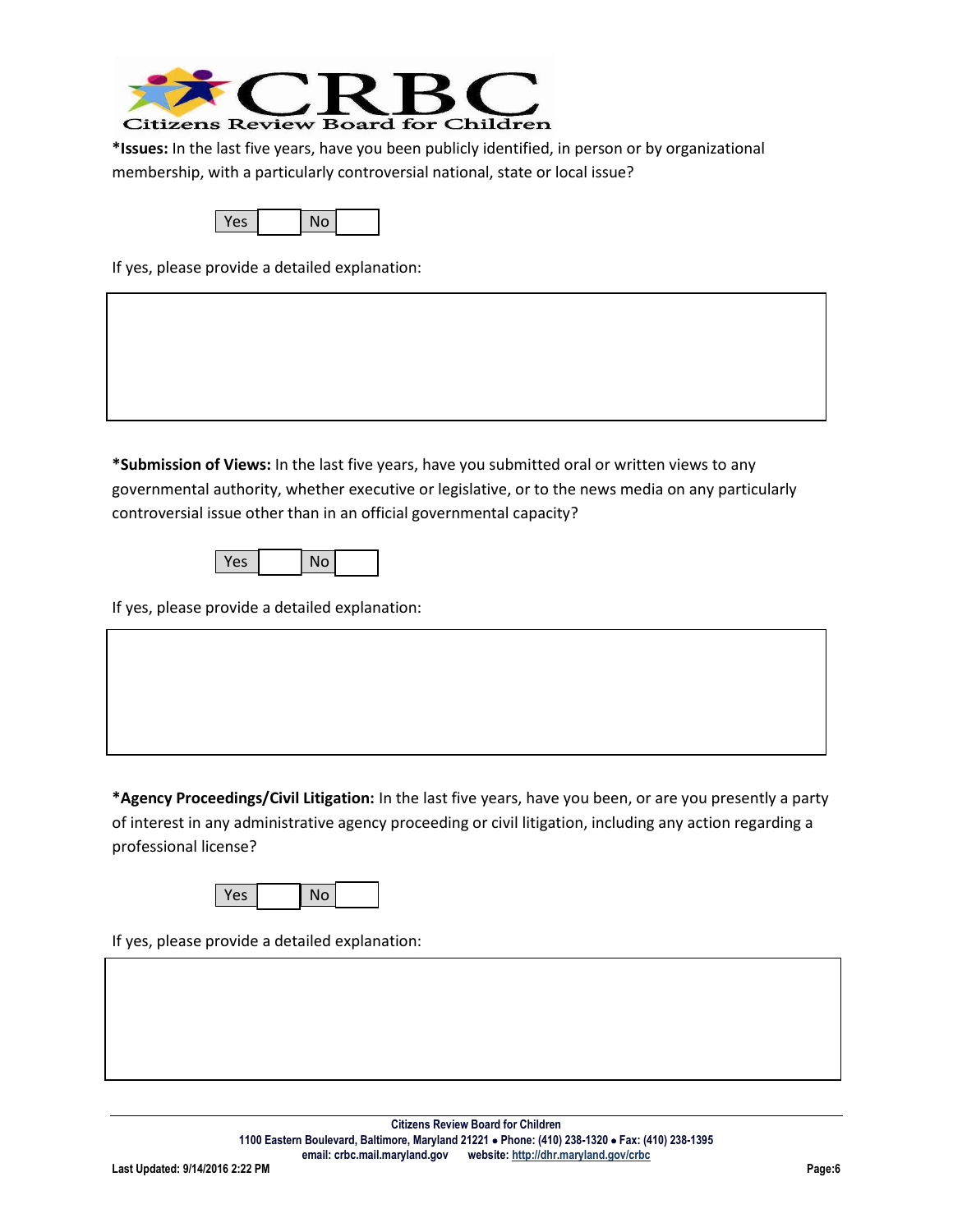

**\*Civil Litigation of Affiliates and Family:** In the last five years, has any business in which you, your spouse or partner, any member of your household or other close family members or business associate are or were any officer, director or partner been a party to any administrative agency proceeding or civil litigation relevant to the position to which you have been appointed? (With respect to this question, you need only consider proceedings and ligation that occurred while you, your spouse, close family member or business associate were an officer of that business.)

If yes, please provide a detailed explanation:

**\*Legal Proceedings:** Have you ever been a party or otherwise involved in any legal proceedings- civil or criminal? Include all legal proceedings in which you were a party of interest, a material witness, the subject of a compliant, were named s a co-conspirator or co-respondent, and any grand jury investigation in which you figured as a subject, or in which you appeared as a witness. Do not list proceedings in which you were merely a nominal party where no allegations of wrongdoing were alleged against you.



If yes, please provide a detailed explanation:

**\*Charges /Associates:** Has a criminal charge been brought against any firm or organization during your affiliation with it?

| <b>Yes</b> | No |  |
|------------|----|--|
|------------|----|--|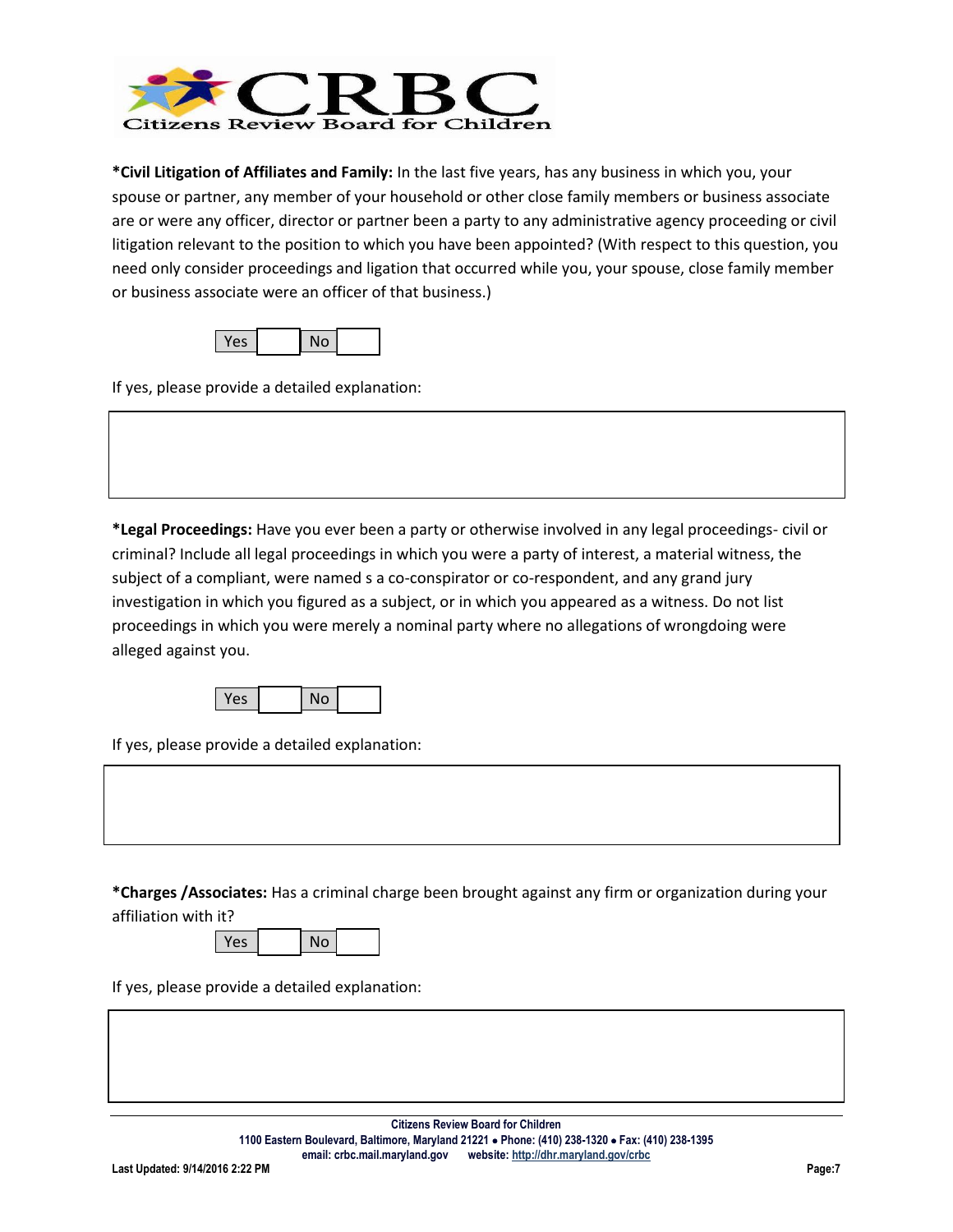

**\*Discrimination:** Has a compliant of discrimination on the basics of sex, race, religion, national origin, age or handicap ever been filed against you or against any firm or organization during your affiliation with it?

| $V_{\Omega}$ | No |  |
|--------------|----|--|
|              |    |  |

If yes, please provide a detailed explanation:

**\*Credit History:** Have you ever experienced credit difficulties? Have you ever filed for bankruptcy, or encountered other severe financial difficulties?



If yes, please provide a detailed explanation:

**\*Controversy:** Is there anything in your personal or professional life that would cause controversy for you or the governor during a public review of your candidacy or your service as a gubernatorial appointee?

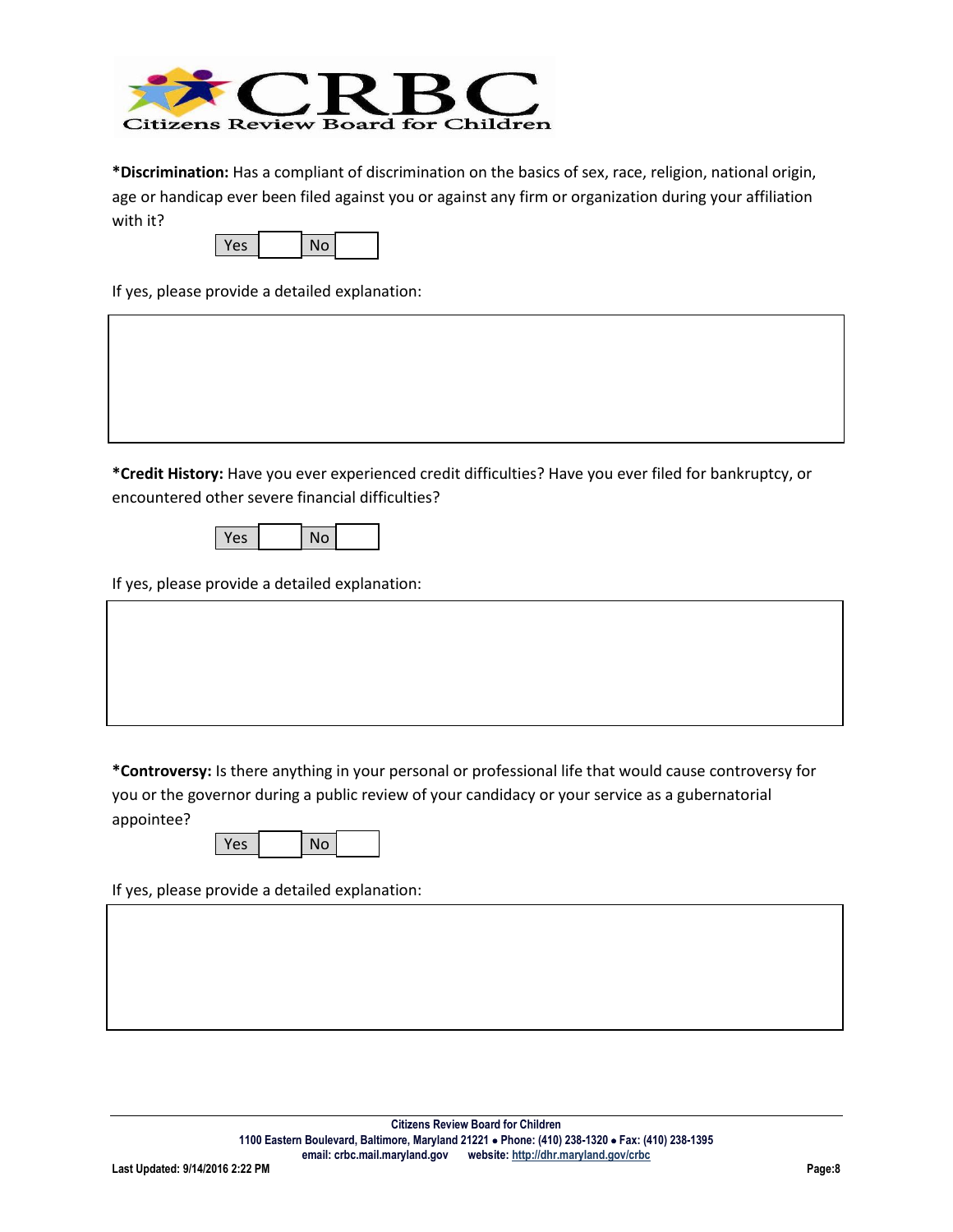

**\*Affiliations:** Please list each organization, club, association, or group that you are, or have been a member of, in the past five years.

## **Demographics**

**Items marked with an asterisk are required**. Items without an asterisk are optional and this information is requested in order to ensure that this administration considers the talent and creativity of a diverse pool of candidates. In addition, specific backgrounds or qualifications are legally required for appointment to some boards and commissions. You may, wish to provide this information in order to ensure that you are considered for relevant boards and commissions.

| *Date of Birth:                   |                           | *Registered Voter:   | $\Box$ Yes<br>$\Box$ No |
|-----------------------------------|---------------------------|----------------------|-------------------------|
| *US Citizen?                      | $\Box$ Yes<br>$\sqcap$ No | *MD Resident Since:  |                         |
| *Application For:                 | $\Box$ New Appointment    |                      |                         |
|                                   | $\Box$ Reappointment      |                      |                         |
| *MD Legislative District:         |                           |                      |                         |
| <b>*MD Congressional District</b> |                           |                      |                         |
| *Council or Commission            |                           |                      |                         |
| District:                         |                           |                      |                         |
| <b>Country of Birth:</b>          |                           | Gender:              | Gender                  |
| <b>Differently Abled Person</b>   |                           | <b>Ethnic Group:</b> |                         |
| (specify):                        |                           |                      | Ethnicity               |